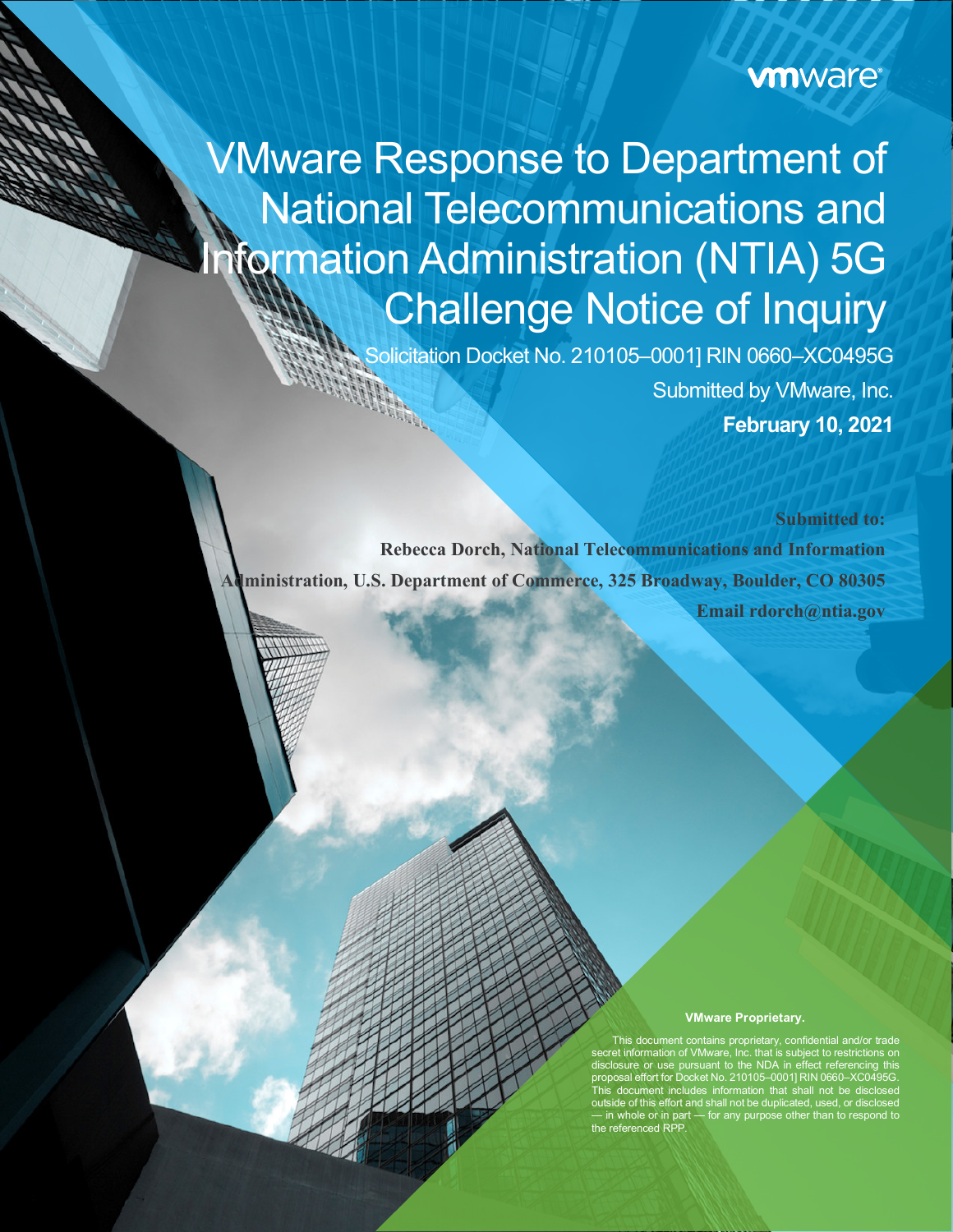

| VMware, Inc.         |                     |                |
|----------------------|---------------------|----------------|
| 3401 Hillview Avenue | (877) 486-9273 main |                |
| Palo Alto, CA 94304  | (650) 427-5001 fax  | www.ymware.com |



February 10, 2021

| To:        | Department of National Telecommunications and Information Administration<br>(NTIA) 5G Challenge Notice of Inquiry |
|------------|-------------------------------------------------------------------------------------------------------------------|
| Attn:      | Ms. Rebecca Dorch                                                                                                 |
| Via email: | 5GChallengeNOI@ntia.gov                                                                                           |
| Re:        | Docket No. 210105-0001] RIN 0660-XC0495G Solicitation                                                             |

Dear Ms. Dorch,

VMware, Inc. is proud to present this Challenge Response illustrating our integrated, holistic, and proven approach to the Department of National Telecommunications and Information Administration (NTIA) 5G Challenge Notice of Inquiry. Our response is prepared in accordance with your instructions.

We look forward to discussing our solution with you further. Should you require additional information or clarification, please contact me via telephone at 703.638.2213 or via email at [chrisa@vmware.com.](mailto:chrisa@vmware.com)

Sincerely,

//s//

Chris Armstrong, VMware, Inc., Sr. Capture Manager, DoD

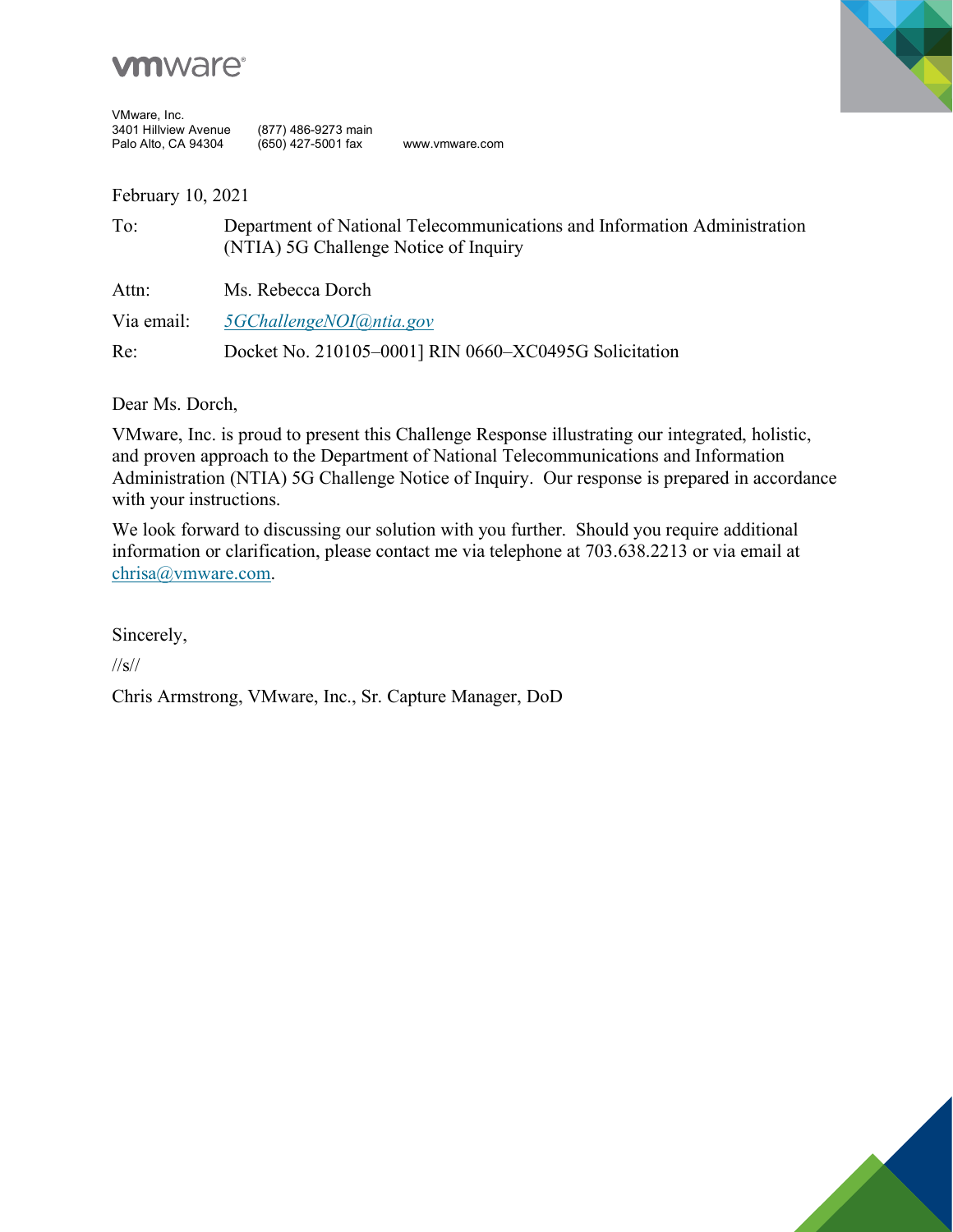### **vm**ware<sup>®</sup>

VMware Response to Department of National Telecommunications and Information Administration (NTIA) 5G Challenge Notice of Inquiry Solicitation Docket No. 210105–0001] RIN 0660–XC0495G

#### **1. VMware recommendations on open 5G stack ecosystem**

VMware is pleased to submit to the National Telecommunications and Information Administration (NTIA) our comments and recommendations for the Department of Defense 5G Initiative, for the creation of a 5G Challenge that would accelerate the development of the open 5G stack ecosystem in support of Department of Defense missions.

National Telecommunications and Information Administration (NTIA) has solicited comments under three broad categories: (1) Challenge structure and goals; (2) incentives and scope; and (3) timeframe and infrastructure support. VMware is pleased to share its industry knowledge and expertise in all three categories. Our responses to each of the questions in the three categories is as provided in the table below.

#### **1.1. I. Challenge Structure & Goals**

| <b>NTIA Question</b>                                                                                                                                                                                                                                                                                                                                                         | <b>VMware Response</b>                                                                                                                                                                                                                                                                                                                                                                                                                                                                                                                                                                                                                                                                                                                                                                                                                                                                                                                                                                                                                                                                                                                                                                                                                                                                                                |
|------------------------------------------------------------------------------------------------------------------------------------------------------------------------------------------------------------------------------------------------------------------------------------------------------------------------------------------------------------------------------|-----------------------------------------------------------------------------------------------------------------------------------------------------------------------------------------------------------------------------------------------------------------------------------------------------------------------------------------------------------------------------------------------------------------------------------------------------------------------------------------------------------------------------------------------------------------------------------------------------------------------------------------------------------------------------------------------------------------------------------------------------------------------------------------------------------------------------------------------------------------------------------------------------------------------------------------------------------------------------------------------------------------------------------------------------------------------------------------------------------------------------------------------------------------------------------------------------------------------------------------------------------------------------------------------------------------------|
| A. How could a Challenge be<br>structured such that it would take<br>advantage of DoD's role as an early<br>U.S. Government adopter of 5G<br>technology to mature the open 5G<br>stack ecosystem faster, encourage<br>more participation in open 5G stack<br>development including encouraging<br>new participants, and identify any<br>roadblocks to broader participation? | VMware recommends the challenge be structured in three<br>phases:<br><b>Phase-1:</b> A Definition phase, where the solution architecture<br>components of the open 5G stack needed by DoD has to be<br>clearly defined in collaboration with industry leaders. The real<br>production deployable use cases from each of these categories<br>(eMBB, uRLLC, MMTC) along with end-to-end low-level<br>requirements (latency, data rate, density, throughput,<br>performance KPI etc.) needs to be defined and agreed upon by<br>the end of this phase. 3GPP standards have recommended<br>adoption of virtualization for 5G networks as baseline.<br><b>Phase-2:</b> A Selection phase to identify the right virtualized<br>cloud infrastructure platform that can provide a carrier class<br>foundation in terms of operational management, automation,<br>reliability, resiliency, and security. A common platform<br>infrastructure agnostic to application use case entities, is a cost<br>effective and day-2 operationally stable recommended<br>framework.<br><b>Phase-3:</b> An integrated testing, validation phase that covers<br>various network functions that form the solution on the common<br>virtualized cloud infrastructure platform at the functional level<br>and at the end-to-end solution level. |
|                                                                                                                                                                                                                                                                                                                                                                              | While an Open 5G ecosystem is a welcome sign, not all 5G<br>ecosystem layers may be mature enough to meet the<br>requirements. Flexibility and open mindset must exist in the<br>ecosystem to allow for some proprietary components that<br>provides open API and SDK to work along with less mature<br>open community developed stacks. The correct definition of<br>'Open' in the context is key. DoD needs to define what 'Open'<br>is in the context of interfaces, in the context of integration and<br>in the context of validation. New participants may start with<br>Open cloud native infrastructure and visionary ideas which<br>needs consideration and acceptance.                                                                                                                                                                                                                                                                                                                                                                                                                                                                                                                                                                                                                                       |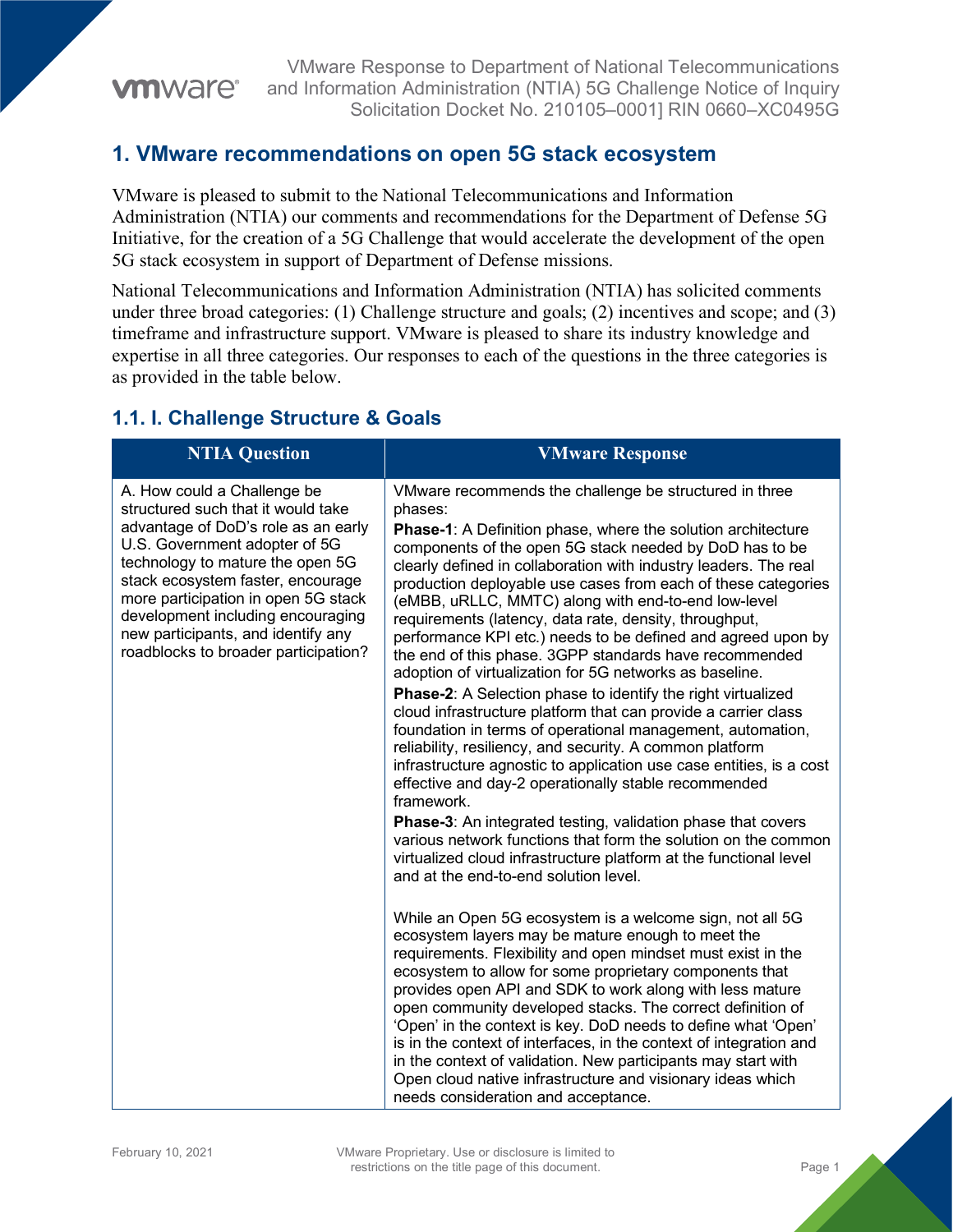VMware Response to Department of National Telecommunications and Information Administration (NTIA) 5G Challenge Notice of Inquiry Solicitation Docket No. 210105–0001] RIN 0660–XC0495G

| <b>NTIA Question</b>                                                                                                                                                                                                                                                                                                     | <b>VMware Response</b>                                                                                                                                                                                                                                                                                                                                                                                                                                                                                                                                                                                                                                                                                                                                                                                                                                                                                                                                                                                                                                                                                                                                                                                                                                                       |
|--------------------------------------------------------------------------------------------------------------------------------------------------------------------------------------------------------------------------------------------------------------------------------------------------------------------------|------------------------------------------------------------------------------------------------------------------------------------------------------------------------------------------------------------------------------------------------------------------------------------------------------------------------------------------------------------------------------------------------------------------------------------------------------------------------------------------------------------------------------------------------------------------------------------------------------------------------------------------------------------------------------------------------------------------------------------------------------------------------------------------------------------------------------------------------------------------------------------------------------------------------------------------------------------------------------------------------------------------------------------------------------------------------------------------------------------------------------------------------------------------------------------------------------------------------------------------------------------------------------|
|                                                                                                                                                                                                                                                                                                                          | Roadblocks could range from what incentives do the<br>participants receive in terms of guaranteed contracts, would<br>joint innovation IP be shared, how would a teaming agreement<br>with DoD and or with integrators look like, would they be able to<br>monetize on the joint innovation outside of DoD, outside of US<br>etc.                                                                                                                                                                                                                                                                                                                                                                                                                                                                                                                                                                                                                                                                                                                                                                                                                                                                                                                                            |
| B. How could a Challenge be<br>structured to focus on the greatest<br>impediments to the maturation of<br>end-to-end open 5G stack<br>development?                                                                                                                                                                       | A recommended structure would be to focus on 5G core first,<br>then focus on 5G RAN. With 4G, a virtualized core<br>infrastructure for vEPC, vIMS, vSD-WAN has been proven in<br>production globally. RAN virtualization is starting to be proven.<br>Thus, a structure with Core first with Automation followed by<br>5G RAN based on open standards like O-RAN would be a<br>recommended path for success.                                                                                                                                                                                                                                                                                                                                                                                                                                                                                                                                                                                                                                                                                                                                                                                                                                                                 |
| C. What should be the goals of a<br>Challenge focusing on maturation of<br>the open 5G stack ecosystem? How<br>could such a Challenge be<br>structured to allow for the greatest<br>levels of innovation? What metrics<br>should be used in the assessment of<br>proposals to ensure the best<br>proposals are selected? | The first challenge is a clear definition of what is "open 5G<br>stack ecosystem". This has to be defined without ambiguity.<br>Does it mean open COTS Hardware for compute, ability to run<br>virtual storage and virtual networking on any vendor<br>storage/networking gear giving freedom of choice and COTS<br>Software Defined Radio (SDR), providing DoD freedom of<br>choice to pick the right vendor. Is the middleware layer based<br>on community certified abstraction layer (e.g. Linux,<br>Kubernetes, etc.)? Does this software have open API and SDK<br>to support multi-vendor application software integration etc.?<br>Questions like these and maturity of related open technology<br>need to be answered. Not all components of the 5G ecosystem<br>have maturity to the same level. Thus, a crawl, walk, run<br>approach is recommended.                                                                                                                                                                                                                                                                                                                                                                                                               |
|                                                                                                                                                                                                                                                                                                                          | To allow for innovation, community-based specifications, and<br>open sources like OpenStack, OSM, ONAP, ODL gained<br>prominence as Telco's started to virtualize. Community level<br>innovation has added value. However as real production<br>environments started to scale, operational challenges forced<br>operators to switch to more reliable solutions to ensure faster<br>time-to-market with quality and reliability. An open 5G stack for<br>a DoD type environment must be extremely reliable and<br>secure. Thus structuring it such that there are innovation labs<br>created to arrive at DoD specific solution for key areas (DSS,<br>IWRP specific use cases for Spectrum Usage Measurement<br>System (SUMS), Spectrum Access Management and Planning<br>Tool (SAMPT), Test Resource Management System (TRMS),<br>Spectrum Deconfliction Tools, Risk-Informed Spectrum Access<br>(RISA)), creation of sandbox type environment, interoperability<br>testing, plug fest, allowing a mix of open source with vendor-<br>specific value-add enhancements to opensource would go a<br>long way in creating a viable execution framework.<br>Proposal assessment based on technology, innovation,<br>collaboration, commitment to standards, DoD specifications, |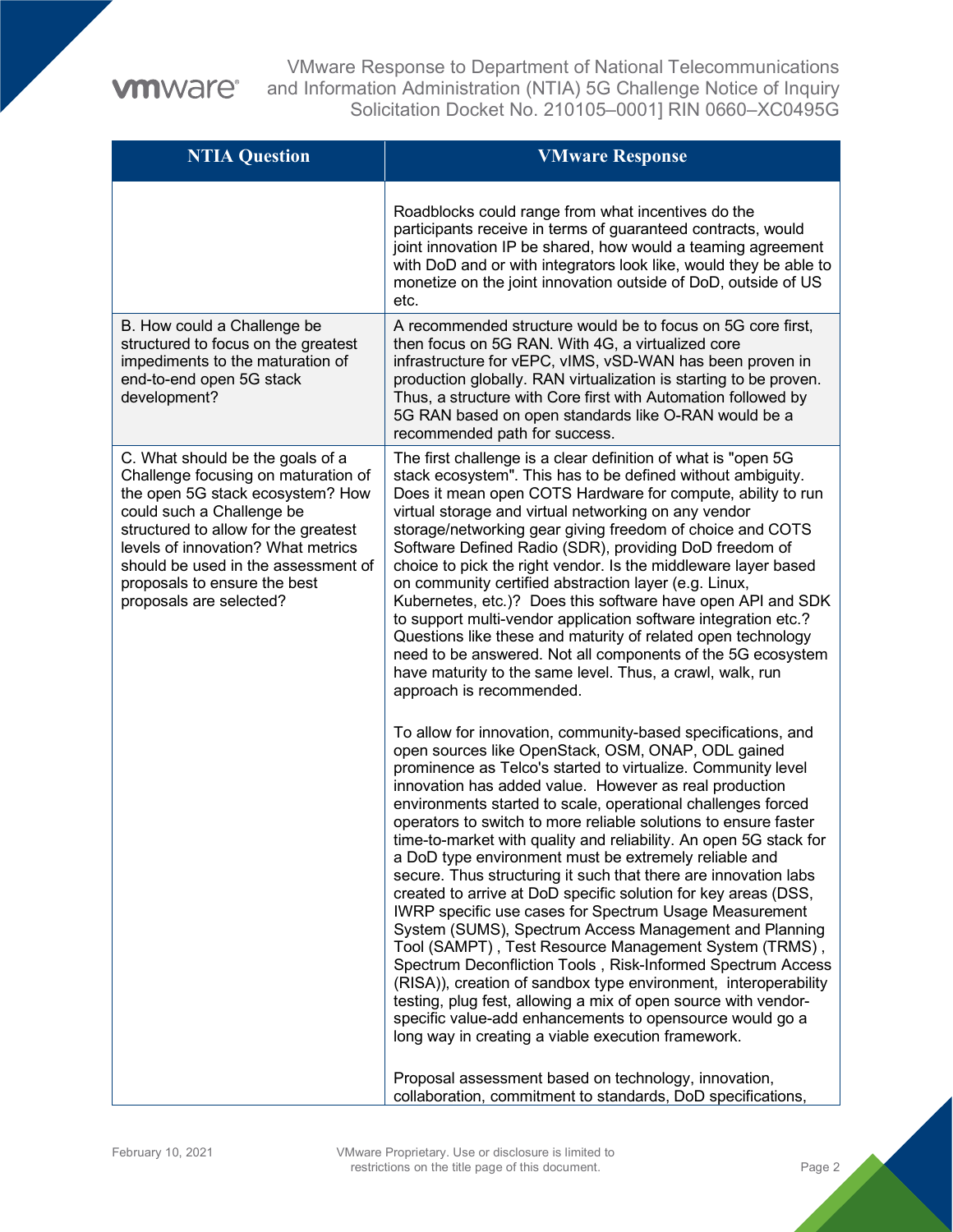VMware Response to Department of National Telecommunications and Information Administration (NTIA) 5G Challenge Notice of Inquiry Solicitation Docket No. 210105–0001] RIN 0660–XC0495G

| <b>NTIA Question</b>                                                                                                                                                                                | <b>VMware Response</b>                                                                                                                                                                                                                                                                                                                                                                                                                                                                                                                                                                                                                                                                                                                                                                                                                                                                                                                                                                                                                                                                                                                                                                                                                                  |
|-----------------------------------------------------------------------------------------------------------------------------------------------------------------------------------------------------|---------------------------------------------------------------------------------------------------------------------------------------------------------------------------------------------------------------------------------------------------------------------------------------------------------------------------------------------------------------------------------------------------------------------------------------------------------------------------------------------------------------------------------------------------------------------------------------------------------------------------------------------------------------------------------------------------------------------------------------------------------------------------------------------------------------------------------------------------------------------------------------------------------------------------------------------------------------------------------------------------------------------------------------------------------------------------------------------------------------------------------------------------------------------------------------------------------------------------------------------------------|
|                                                                                                                                                                                                     | interoperability demonstration in real production deployment to<br>date, day-2 operational excellence achieved, references, joint<br>innovation projects currently in-progress could all be some<br>measurements for selection                                                                                                                                                                                                                                                                                                                                                                                                                                                                                                                                                                                                                                                                                                                                                                                                                                                                                                                                                                                                                          |
| D. How will the open 5G stack<br>market benefit from such a<br>Challenge? How could a Challenge<br>be structured to provide dual benefit<br>to both the Government and the<br>open 5G stack market? | The benefit to the market is by getting a "ready for open 5G<br>stack" certification for their products. To achieve this, the<br>government can create an established reference architecture<br>first. Then define generic test cases that any vendor can<br>execute in a cloud-based lab reliably. Any open 5G stack<br>vendor can possibly self-certify initially for their product. Then<br>they can prove viability in the government interoperability lab<br>before they are officially certified. This certification process can<br>benefit the Government by having an established criterion,<br>which can be accepted by other agencies and subagencies,<br>enhancing capability portability.<br>The benefit to the government will come only if they can first be<br>willing to hire technologist and Architects who can oversee,<br>guide, and establish standards, create guidelines and vendor<br>agnostic certification program and process. The government<br>should not charge vendors, maintain IP confidentiality, and<br>build vendor trust to interoperate. Joint innovation, creation of<br>new standards, advancement of lesson learned and its<br>implementation beyond 5G to NextG will be of great reward to<br>the Government. |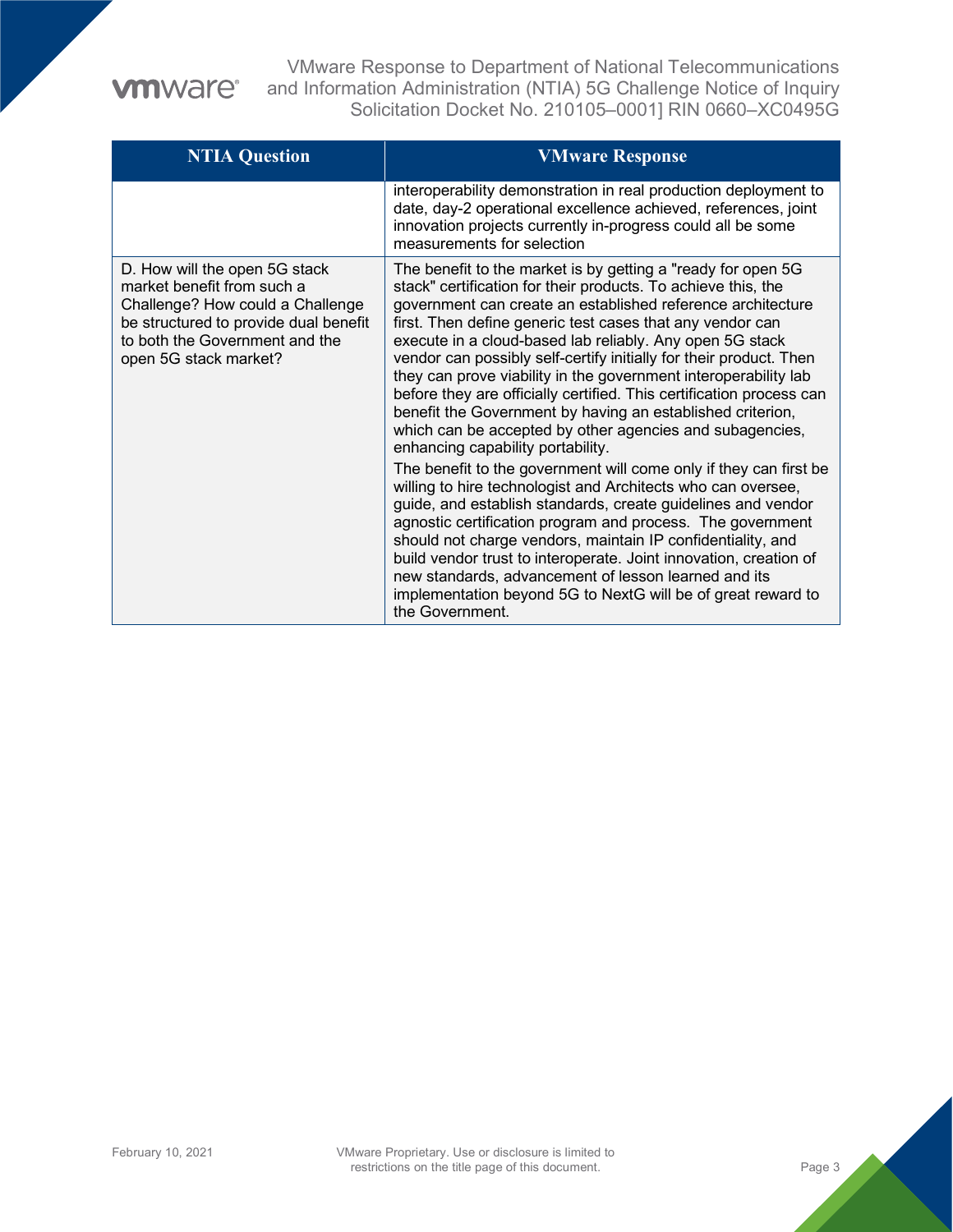## **vmware**®

VMware Response to Department of National Telecommunications and Information Administration (NTIA) 5G Challenge Notice of Inquiry Solicitation Docket No. 210105–0001] RIN 0660–XC0495G

#### **1.2. II. Incentives and Scope**

| <b>NTIA Questions</b>                                                                                                                                                                                                                                                                                                                                                                                                        |                                      | <b>VMware Response</b>                                                                                                                                                                                                                                                                                                                                                                                                                                                                                                                                                                                                                                                                                                                                                                                                                                                                                                                                                                                       |
|------------------------------------------------------------------------------------------------------------------------------------------------------------------------------------------------------------------------------------------------------------------------------------------------------------------------------------------------------------------------------------------------------------------------------|--------------------------------------|--------------------------------------------------------------------------------------------------------------------------------------------------------------------------------------------------------------------------------------------------------------------------------------------------------------------------------------------------------------------------------------------------------------------------------------------------------------------------------------------------------------------------------------------------------------------------------------------------------------------------------------------------------------------------------------------------------------------------------------------------------------------------------------------------------------------------------------------------------------------------------------------------------------------------------------------------------------------------------------------------------------|
| A. What are the incentives in open<br>5G stack ecosystem development<br>that would maximize cooperation<br>and collaboration, promote<br>interoperability amongst varied open<br>5G stack components developed by<br>different participants, and mature<br>desired featured sets faster with<br>greater stability?                                                                                                           | hardening )<br>maximize cooperation. | 1. Forming groups and driving collaboration across like-minded<br>participants will maximize collaboration and spur innovation.<br>Examples of groups could be:<br>• Hardware and firmware (SmartNIC, accelerators, security<br>• Middleware, automation and orchestration (OS, virtualization<br>stack, common messaging bus, virtual infrastructure<br>manager, CaaS, PaSS, AI, ML, management)<br>• Network functions (VNF, CNF, xNF, microservices, service-<br>based architecture)<br>• Backend analytics, OSS, BSS I/F<br>2. Creation of DoD funded labs for functional level<br>interoperability and solution level interoperability.<br>3. Joint collaboration and acceleration in standardization effort<br>through GSMA, 3GPP, O-RAN, ETSI, ONF, MEF, use of 5G<br>Open Innovation lab (OIL), NSF funded labs etc Joint<br>contribution from open 5G participants to above effort may<br>4. Define outcome-based incentive to each participant<br>Please also refer response to Question 1D above. |
| B. Could a Challenge be designed<br>that addresses the issues raised in<br>previous questions and also includes<br>test and evaluation of the security of<br>the components?                                                                                                                                                                                                                                                 |                                      | Yes. Functional testing, performance testing, scale testing,<br>stress testing, security testing at each of the above hierarchy<br>levels and end-to-end security testing and certification are<br>critical before production deployment. This will ensure building<br>a DoD specific Reference architecture.                                                                                                                                                                                                                                                                                                                                                                                                                                                                                                                                                                                                                                                                                                |
| C. Could a Challenge be designed<br>that would require participants to<br>leverage software bill of materials<br>design principles in the development<br>of components for an open 5G<br>stack?                                                                                                                                                                                                                              |                                      | Yes. A successful definition of the physical, logical architecture,<br>interface schema, API, SDK, tools would go a long way in the<br>participants to leverage cross product or open-source software.                                                                                                                                                                                                                                                                                                                                                                                                                                                                                                                                                                                                                                                                                                                                                                                                       |
| D. Many open 5G stack<br>organizations have developed partial<br>implementations for different aspects<br>of an open 5G stack. What portions<br>of the open 5G stack has your<br>organization successfully developed<br>with working code? What portions of<br>the open 5G stack does your<br>organization believe can be<br>developed quickly (6 months or<br>less)? What development support<br>would best enable test and |                                      | VMware is the Leader in virtualization with 20+ years'<br>experience and 500M+ Enterprise customers. To-date, 100+<br>Telco 4G/5G production systems are running with<br>800Million+ mobile subscribers on VMware Telco platform<br>globally. We are building 5G Core and 5G RAN Standalone<br>and non-standalone architecture for major providers like DISH<br>networks, Vodafone, Rogers etc. Our strength is in 5G<br>infrastructure platform and automation with open interfaces,<br>SDK and API. Our modular architecture platform is completely<br>agnostic to any vendor compute, storage, and networking<br>hardware; works across private infrastructure and most public<br>clouds (Azure, Google, Amazon, Oracle to name a few). The<br>platform is completely agnostic to any vendor solution (vIMS,<br>vEPC, 5G MEC, 5G Pvt LTE, 5G RAN), even multiple vendors                                                                                                                                  |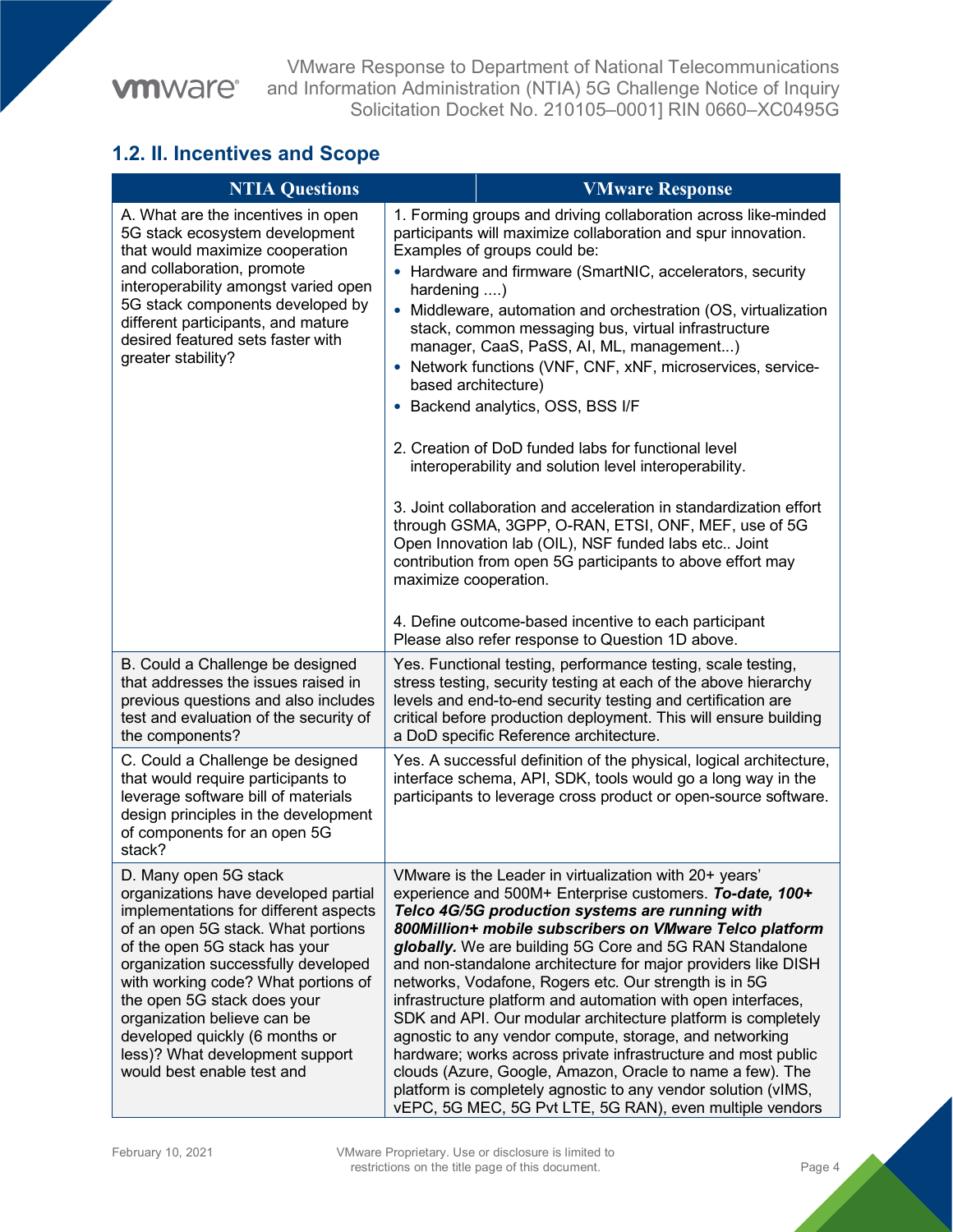## **vmware®**

VMware Response to Department of National Telecommunications and Information Administration (NTIA) 5G Challenge Notice of Inquiry Solicitation Docket No. 210105–0001] RIN 0660–XC0495G

| <b>NTIA Questions</b>                                                                                                                                                                                                                                           |                       | <b>VMware Response</b>                                                                                                                                                                                                                                                                                                                                                                                                                                                                                                                                                                                                                                       |
|-----------------------------------------------------------------------------------------------------------------------------------------------------------------------------------------------------------------------------------------------------------------|-----------------------|--------------------------------------------------------------------------------------------------------------------------------------------------------------------------------------------------------------------------------------------------------------------------------------------------------------------------------------------------------------------------------------------------------------------------------------------------------------------------------------------------------------------------------------------------------------------------------------------------------------------------------------------------------------|
| evaluation of the different elements<br>of an open 5G stack?                                                                                                                                                                                                    |                       | within a solution, and securely multi-tenanted is supported on<br>the same virtualized infrastructure. Our technology includes<br>multiple open-source projects (Kubernetes, OpenStack, Antrea,<br>Open v-switch, Linux etc.). Our established reference<br>architecture and Telco certification have been used and<br>nearly 200 vendor network functions have been certified<br>on the platform. We have a working 5G RAN solution using<br>O-RAN guidelines with common automation and Orchestration<br>today ready for testing and evaluation by DoD once the open<br>5G stack specifications and architecture is released.<br>https://telco.vmware.com/ |
| E. What 5G enabling features should<br>be highlighted in the Challenge, such<br>as software defined networking,<br>network slicing, network function<br>virtualization, radio access network<br>intelligent controller, radio access<br>network virtualization? | been proven globally. | DoD should strongly consider avoiding siloed stack defined by<br>a vendor. Building a flexible, scalable multi-vendor cloud<br>infrastructure should be a day-0 priority. Virtual infrastructure<br>has proven to scale, and function reliably for 20+ years in<br>Enterprises. Almost all the 4G networks built from 2016, and<br>5G networks now being built, are virtualized and heading<br>toward a pure cloud native containerized architecture.<br>SDN for transport with entities working as virtual functions and<br>performing securely, providing performance matching or<br>exceeding MPLS at a fraction of the cost paid for MPLS has            |
|                                                                                                                                                                                                                                                                 |                       | As you pool resources across compute, storage, networking<br>and have a logical pool to slice and dice in a secure multi-<br>tenant manner horizontally or vertically, network slicing will<br>become important to offer specific services with defined QoS<br>and SLA. To attempt this without virtualization as a baseline<br>requirement creates Inability to achieve DoD 5G goals<br>Multiple silos that are going to be difficult to interoperate,<br>leading to increased cost, increased time-to-market, lower<br>reliability and service degradation<br><b>Inconsistent security boundaries</b>                                                      |